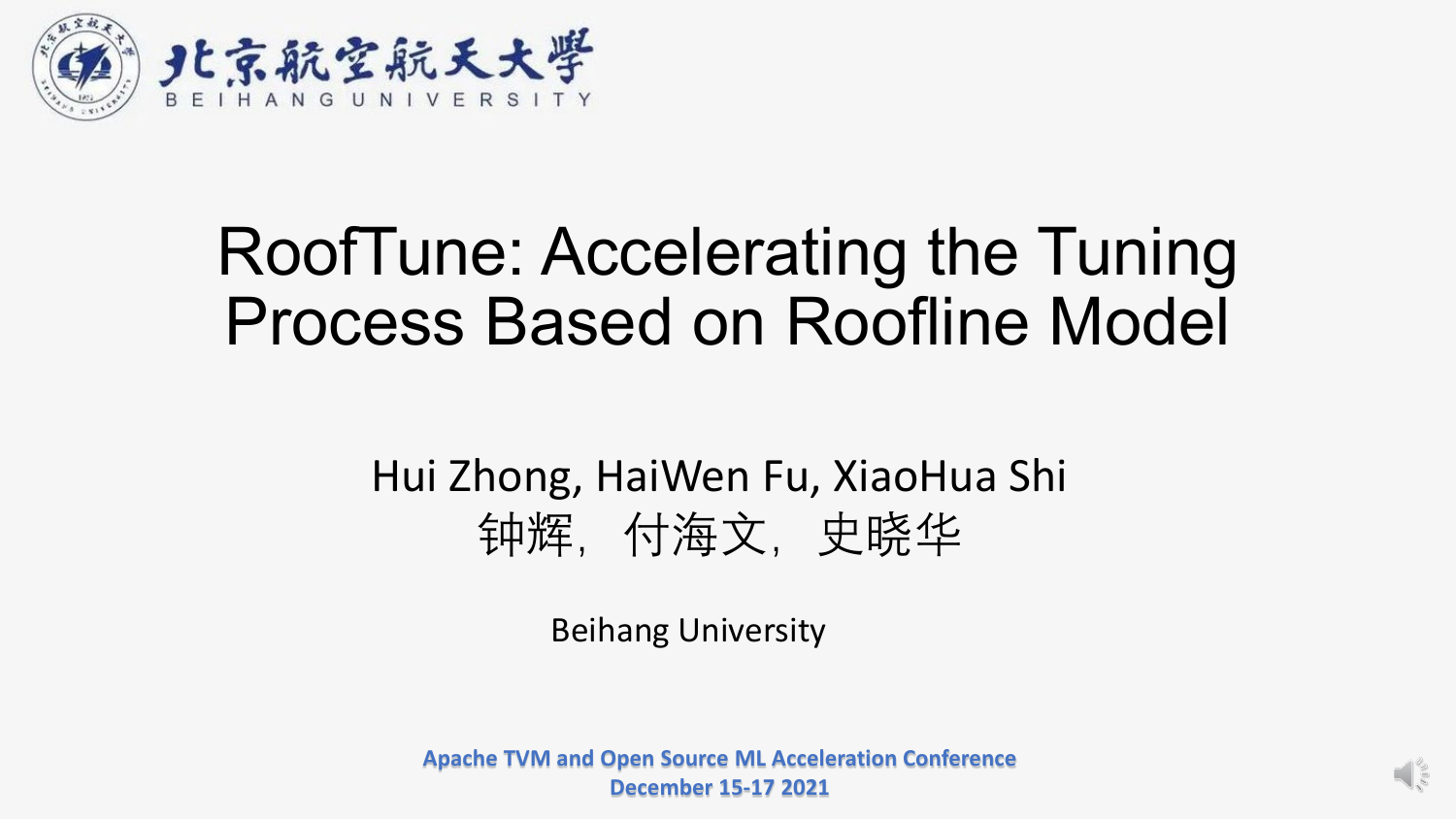# Motivation & Related Work

- **The current tuning process is extremely time-consuming…**
- Current work can be summarized in two aspects:

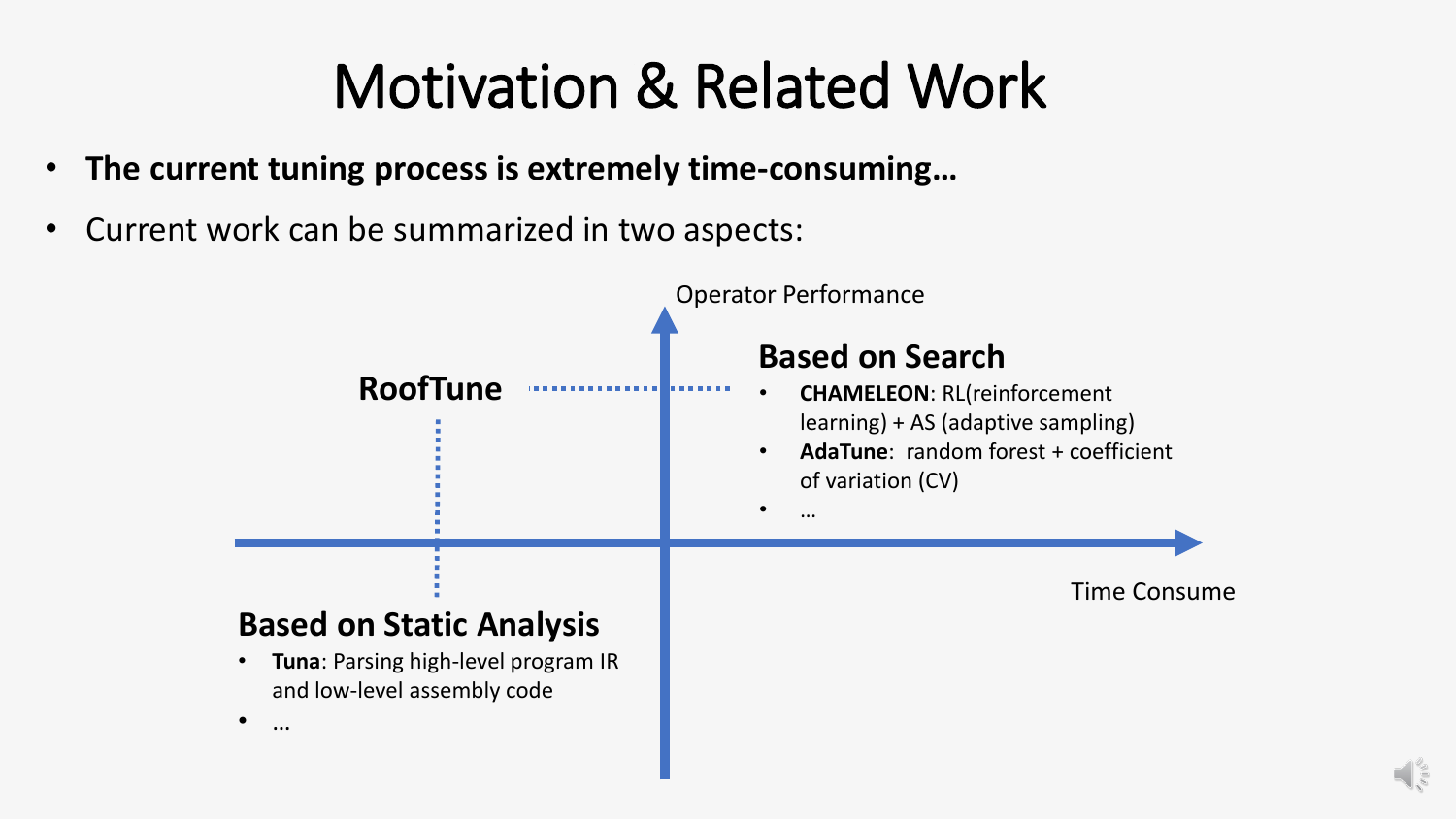# Overall Design of RoofTune

- **Cost Model:** Manual designed, based on Roofline Model, easily to be deployed
- **Search Algorithm:** Combined with the cost model, two stage search

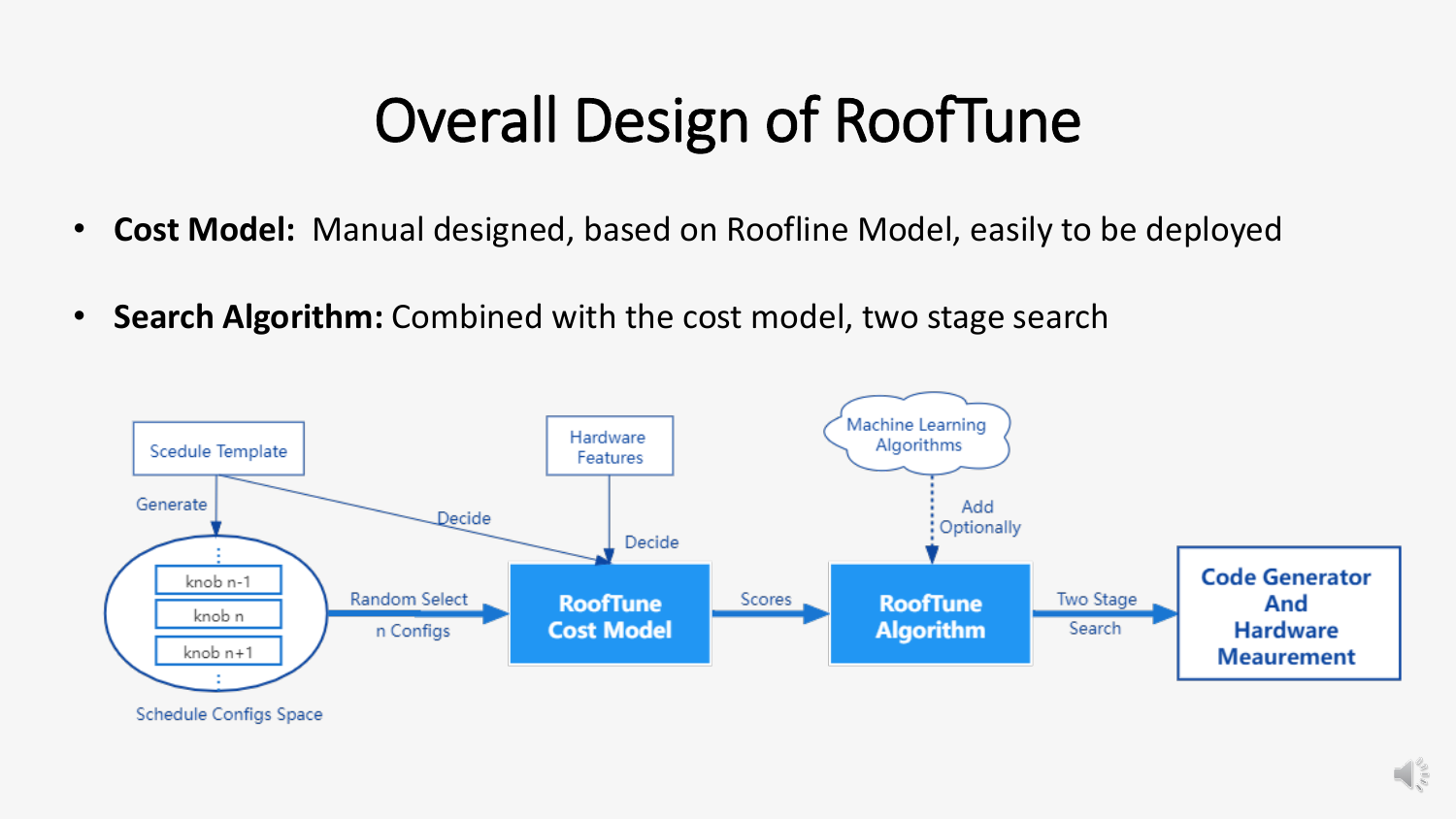# Roofline Model

#### **Roofline Model tells us :**

*Operational intensity* can be used to predict the operator's performance.

#### **Ideas:**

We introduce Roofline Model to kernel's level (fine grained):

• *Operational intensity* can be expressed by some specific schedule parameters.

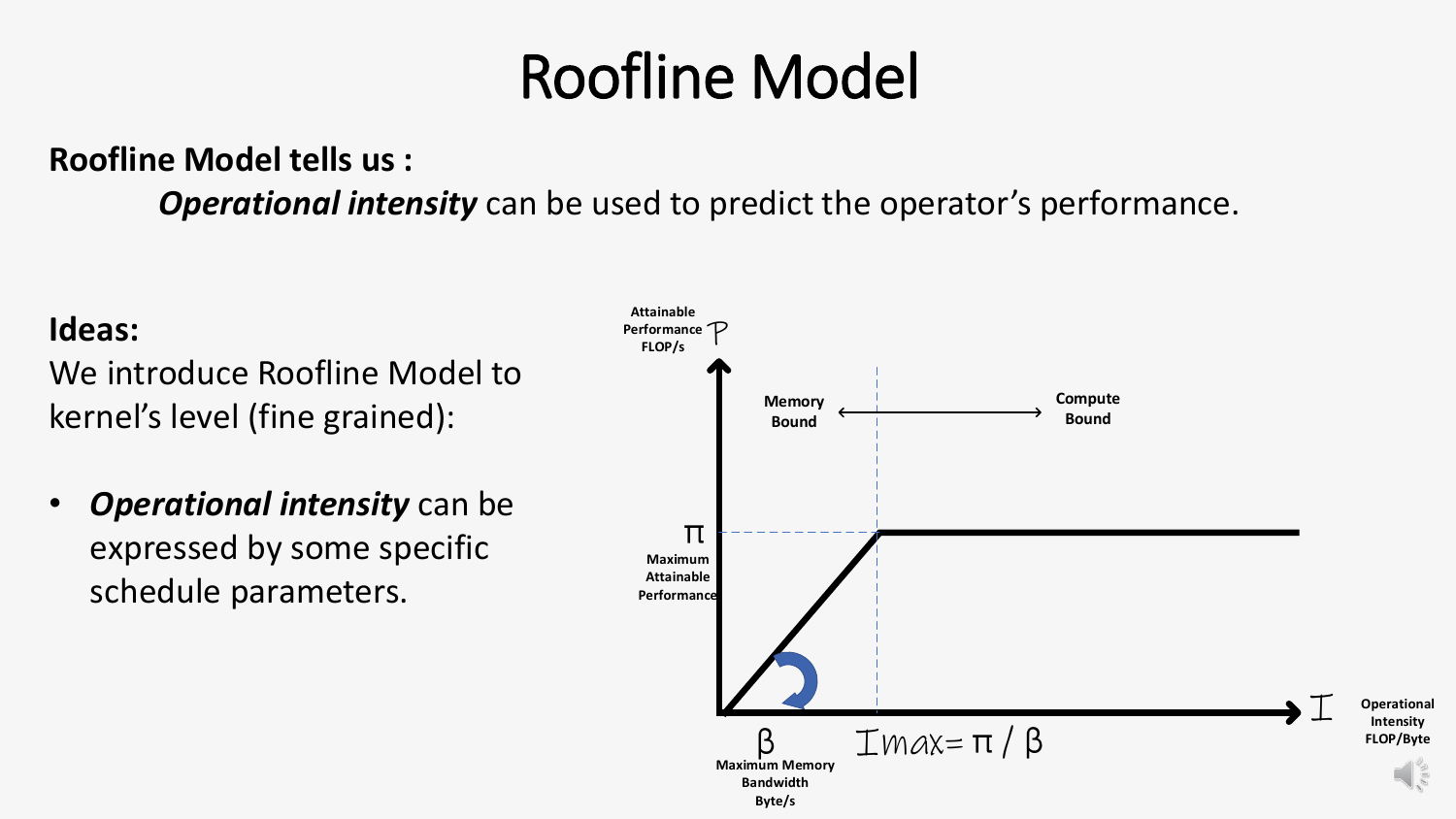#### Cost Model Design Principle

 $Score = I_{kernel} \times Concurrency$ 

kernel's arithmetic intensity:

$$
I_{kernel} = W_{kernel} \div T_{kernel}
$$

kernel's execution concurrency:

 $Concurrency = f_c(knob0, knob1, knob2 ...)$ 

kernel's arithmetic amount:

 $W_{\text{kernel}} = f_w(\text{knob0}, \text{knob1}, \text{knob2} ... )$ 

kernel's memory traffic:

 $T_{\text{kernel}} = f_T(\text{knob0}, \text{knob1}, \text{knob2} ...)$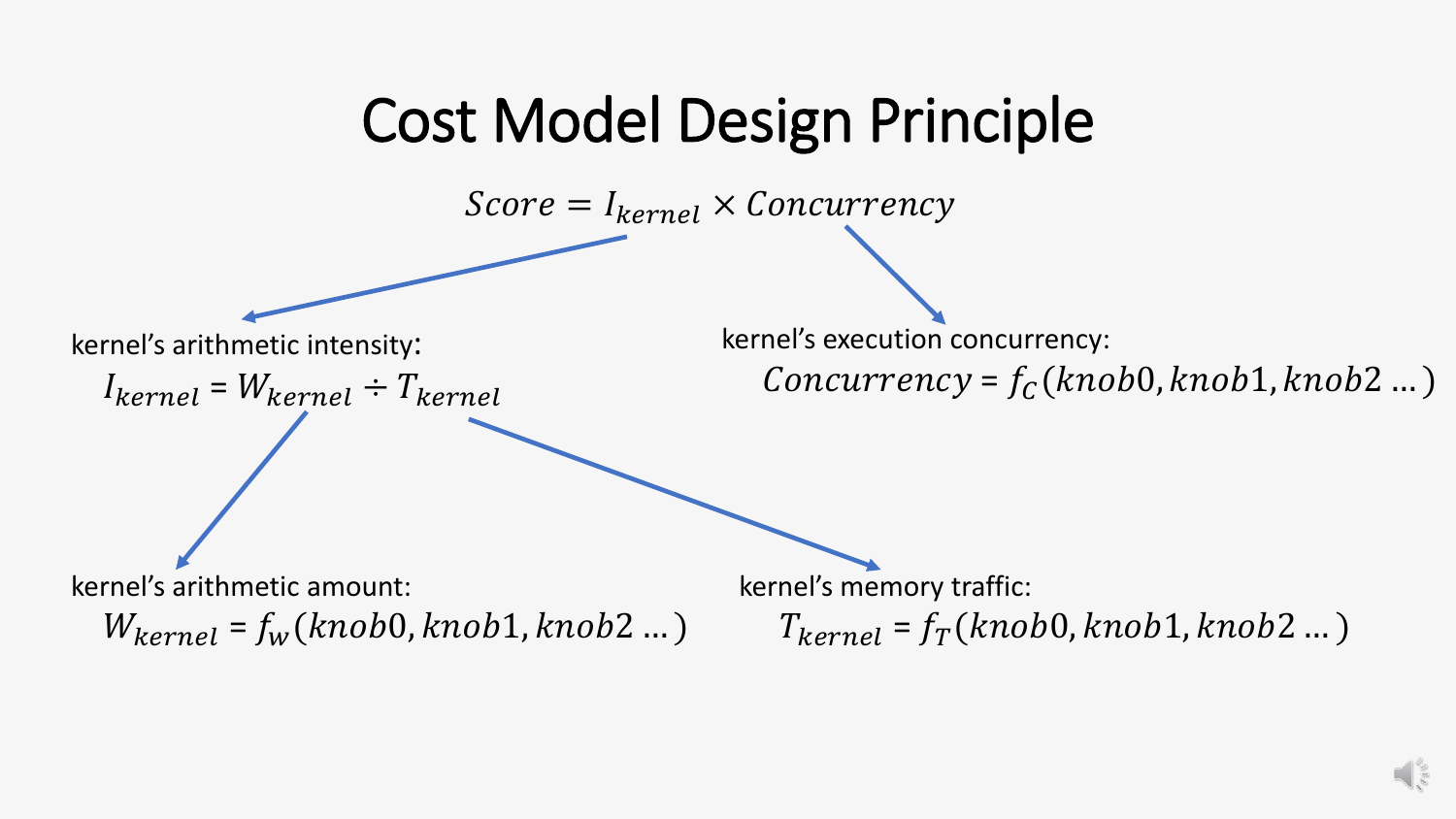## Conv2d Cost Model Design on GPU

KNOBS IN THE SCHEDULE CONFIG SPACE TO OPTIMIZE CONVOLUTION

|                         |                                 | $Score = I_{kernel} \times Concurrency$                                                                                |
|-------------------------|---------------------------------|------------------------------------------------------------------------------------------------------------------------|
| <b>KNOBS</b>            | <b>DEFINITION</b>               |                                                                                                                        |
| tile_f,tile_y,tile_x    | Conv's data and weight fac-     |                                                                                                                        |
|                         | tors for tiling and binding     | kernel's arithmetic intensity:                                                                                         |
| tile_rc,tile_ry,tile_rx | Channels, height and width      |                                                                                                                        |
|                         | of filters for tiling reduction | $I_{kernel} = W_{kernel} \div T_{kernel}$                                                                              |
|                         | axis                            |                                                                                                                        |
| auto_unroll_max_step    | Threshold of number of          | kernel's execution concurrency (consider blocks in GPU):                                                               |
|                         | steps in the loop to be au-     |                                                                                                                        |
|                         | tomatically unrolled            |                                                                                                                        |
| unroll_explicit         | Explicitly unroll leop          | Concurrency = $\begin{cases} 1 & , , ,\dots \\ blocks \div (SPs \times 3) & , if blocks \leq SPs \times ? \end{cases}$ |
|                         |                                 |                                                                                                                        |

kernel's arithmetic amount:

 $W_{\text{kernel}} = \Pi(f[3], y[3], x[3], f[1], y[0], x[1], rf[0], f[1], y[0], ry[1], rx[0], rx[1])$ 

kernel's memory traffic:

 $T_{\text{kernel}} = data \cdot io + weight \cdot io + out \cdot io$ 

kernel's data memory traffic:

 $data$ io =  $data$ -shape $[2] \times weight$ -shape $[2] \div \Pi(f[2], y[2], x[2], y[0], x[0])$ 

… … … …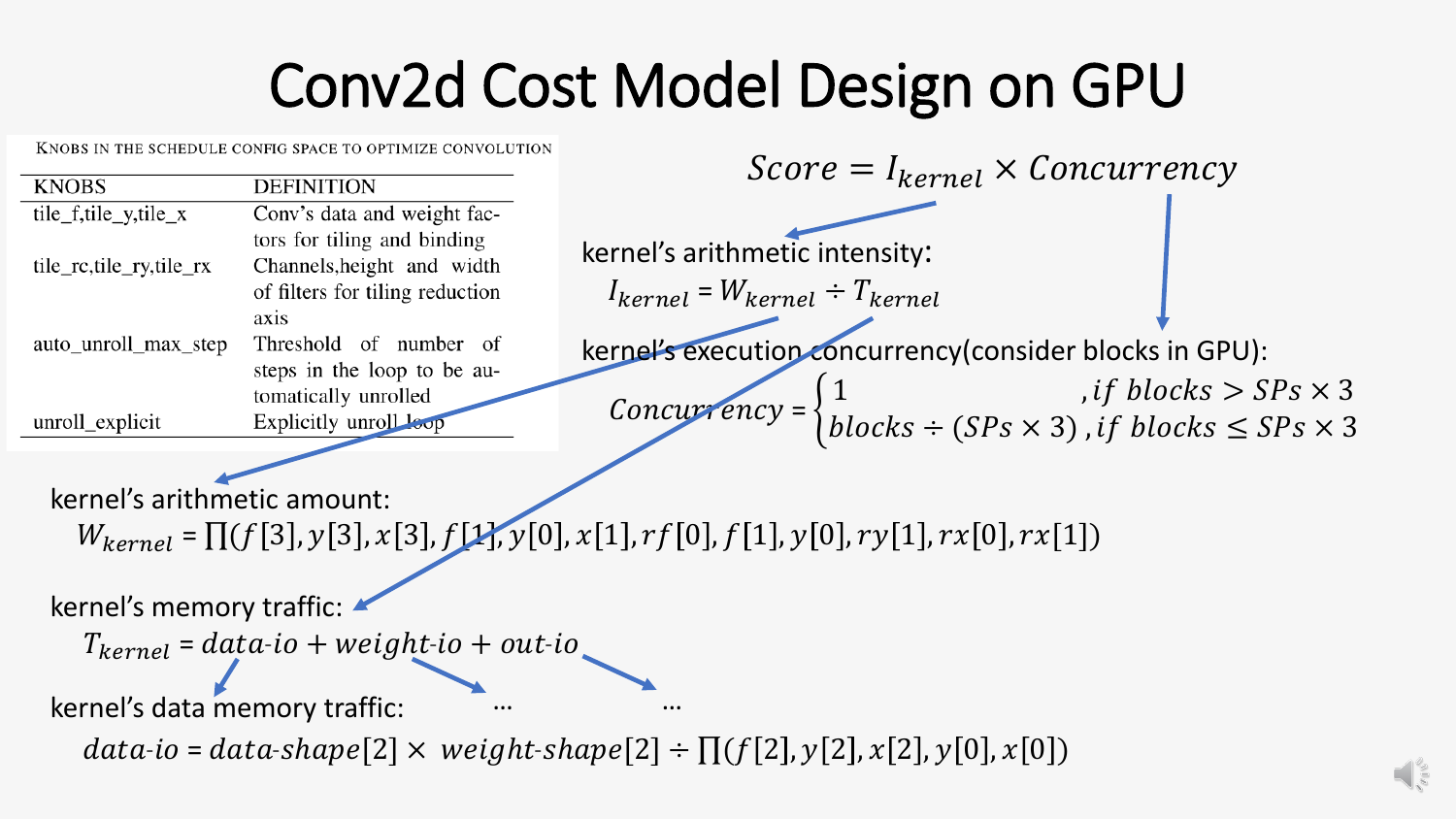## Conv2d Cost Model Design on Huawei NPU

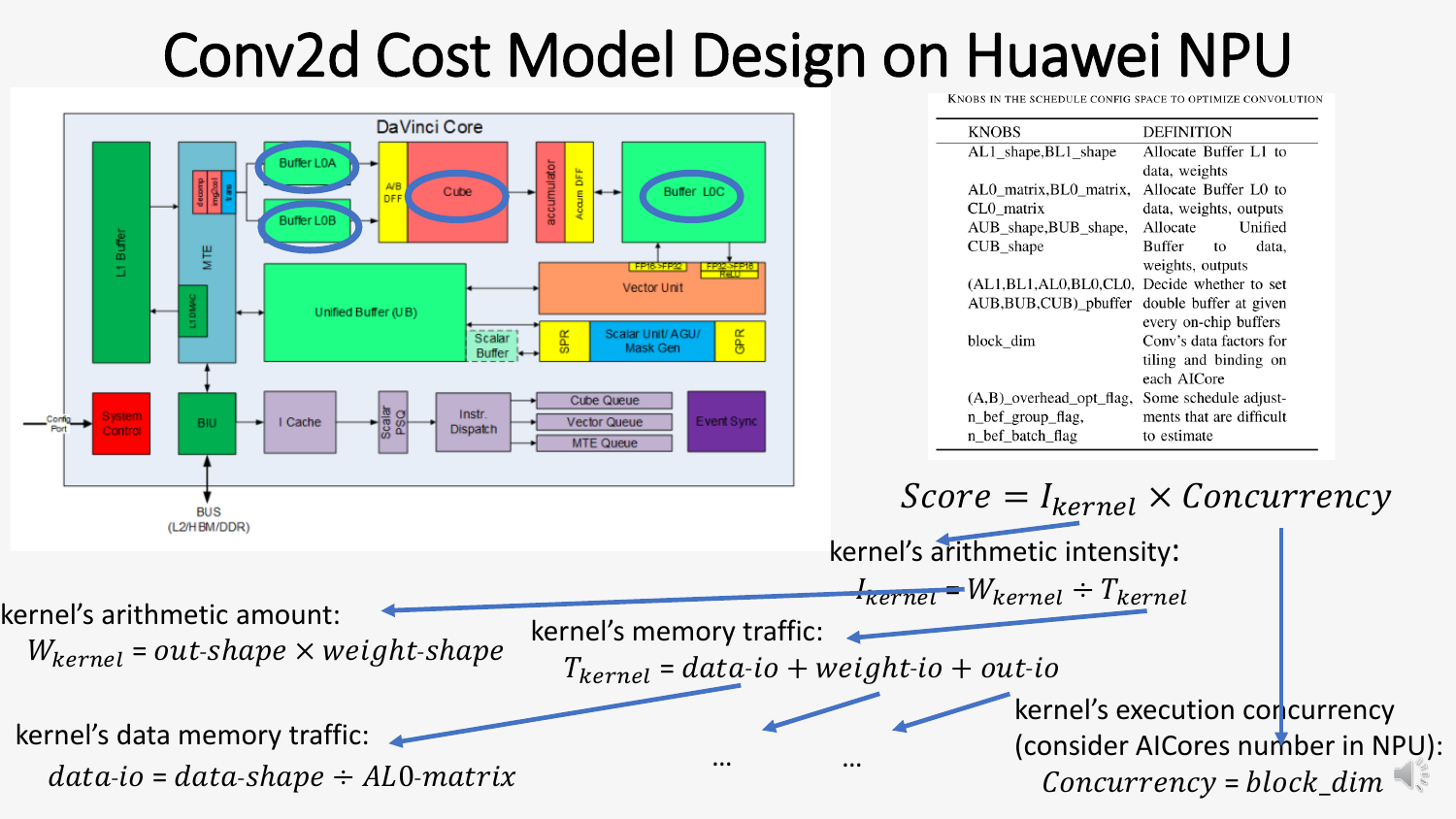## Cost Model Offline Validation

Randomly select a large number of configs from the all schedule space

- Y-axis: operator execution time
- X-axis: scores rank from high to low

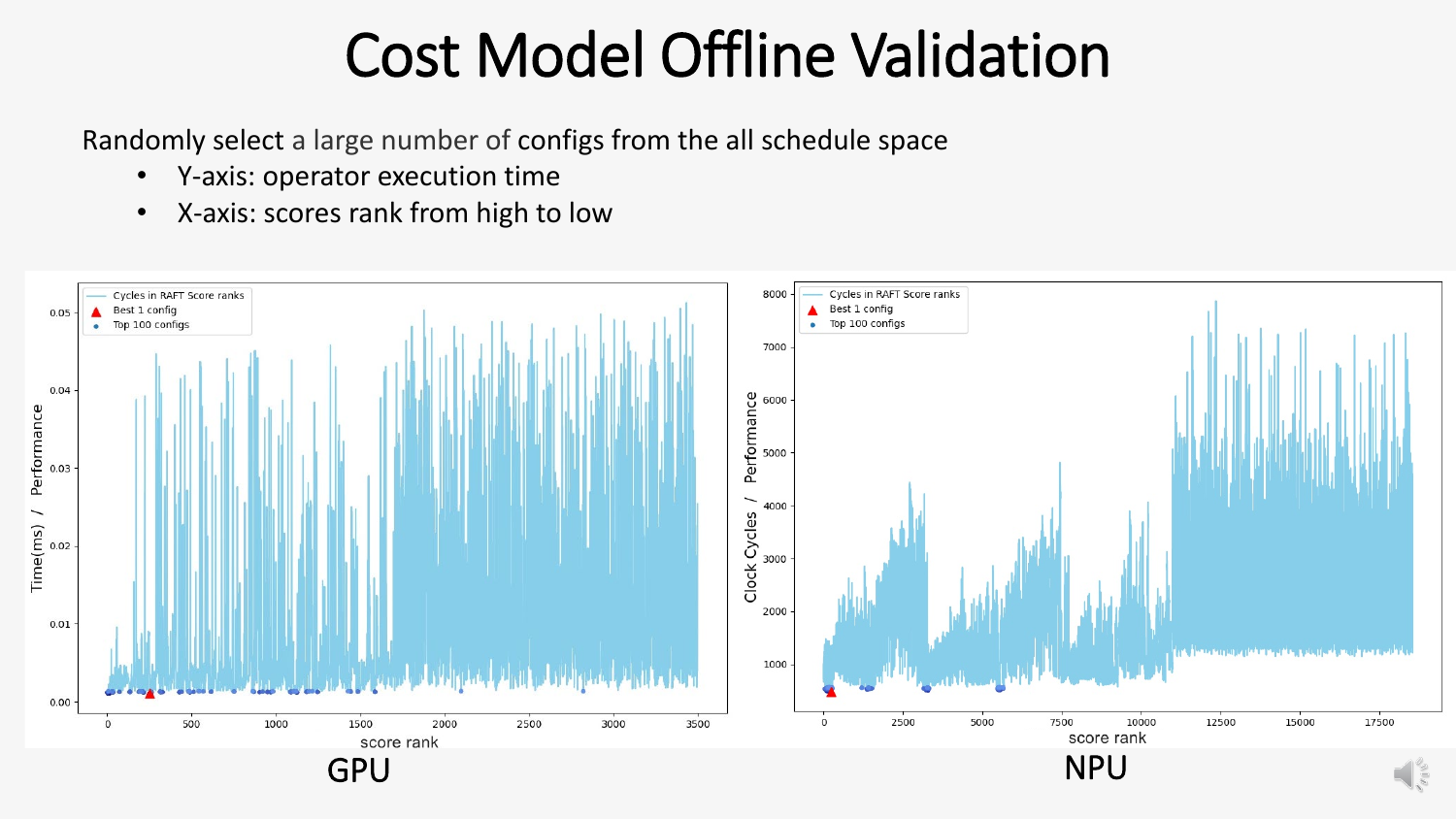# RoofTune Two-stage Search Algorithm

**First Stage:** 

**To find out the promising scores**

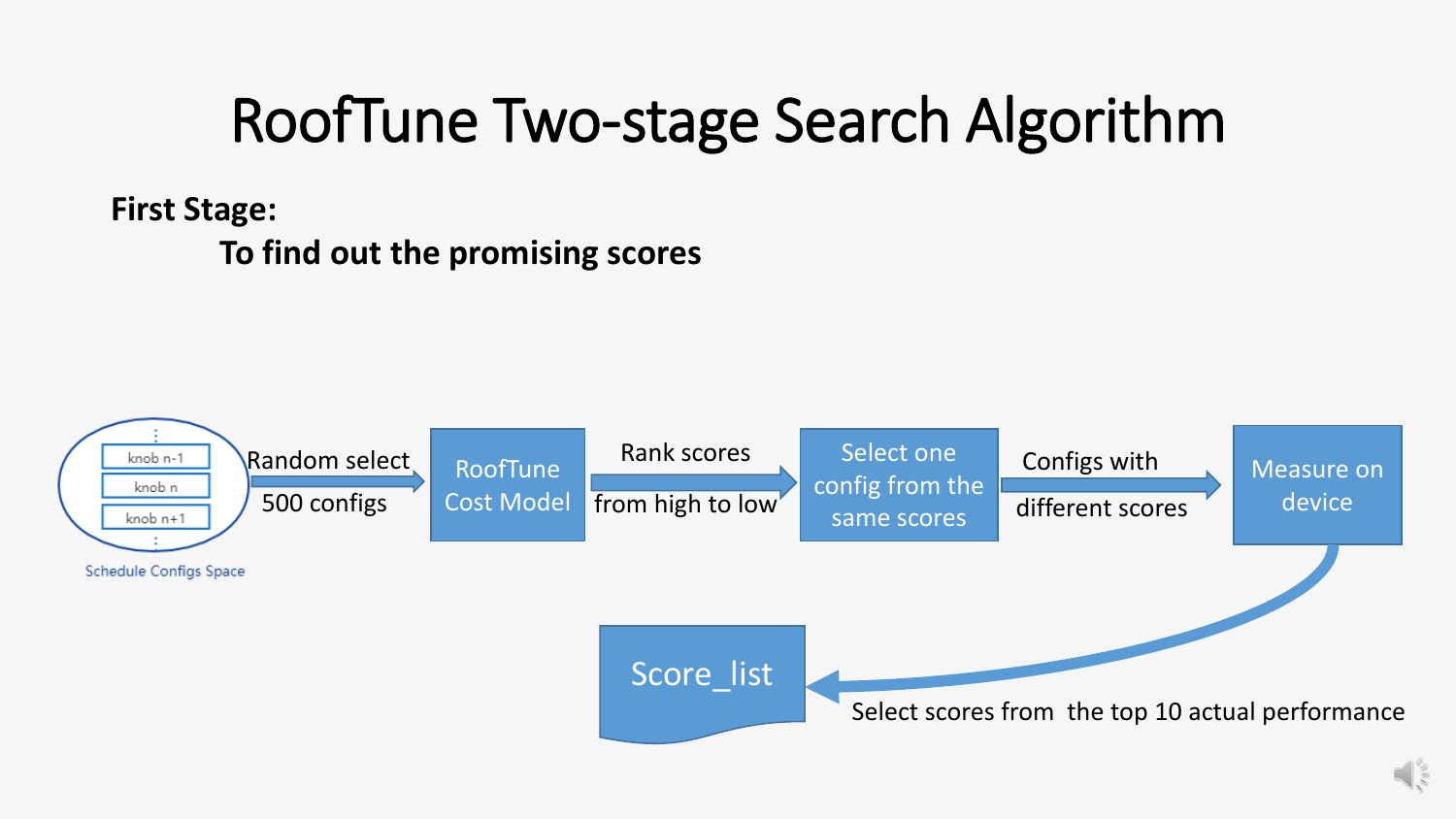## RAFT based Two-stage searching algorithm

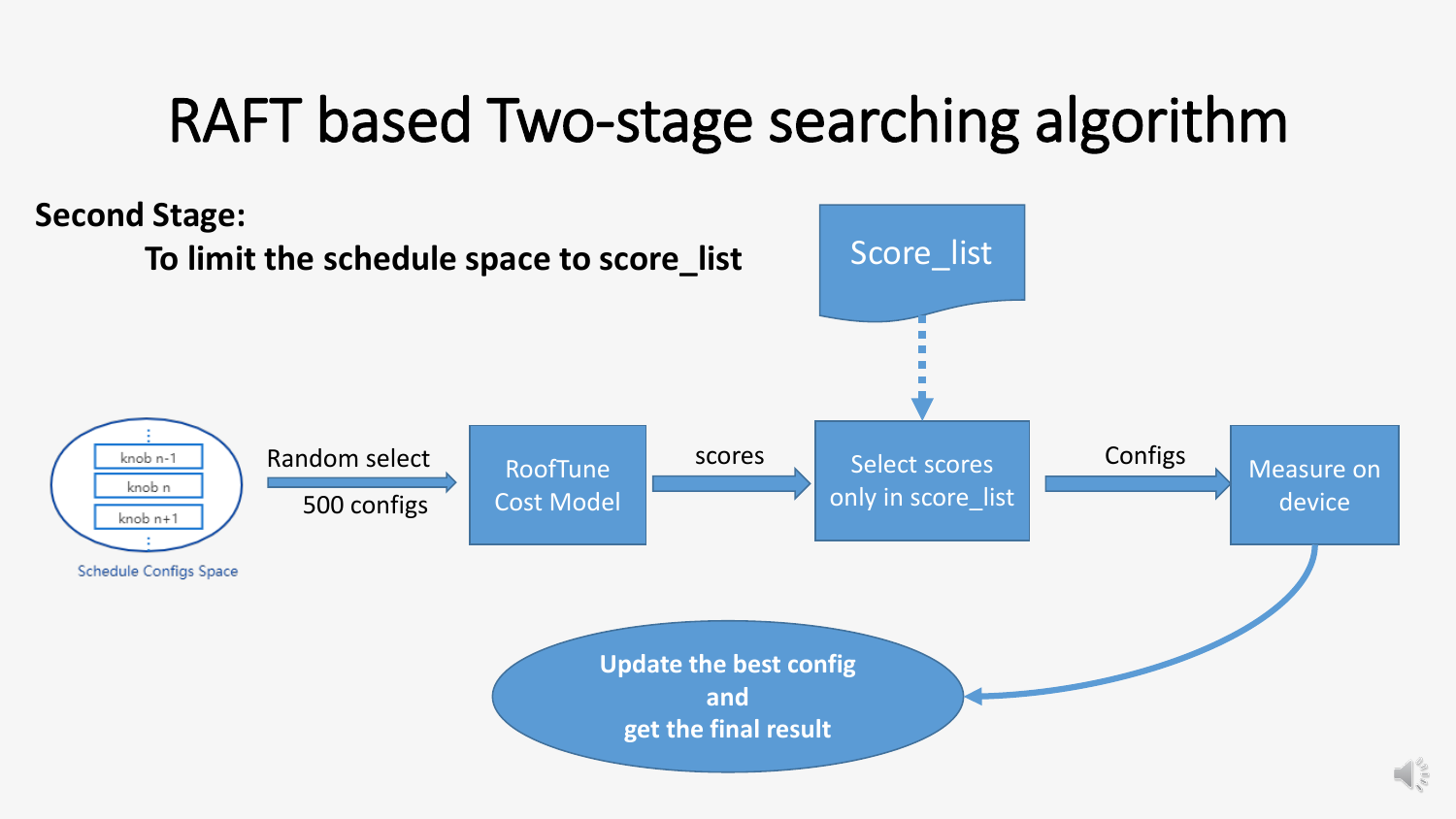#### Search time speedup ratio

**MOBILENET CONV2D LAYER GPU** 



**End To End Optimization Time**





**GPU NPU MOBILENET CONV2D LAYER**

**End To End Optimization Time**

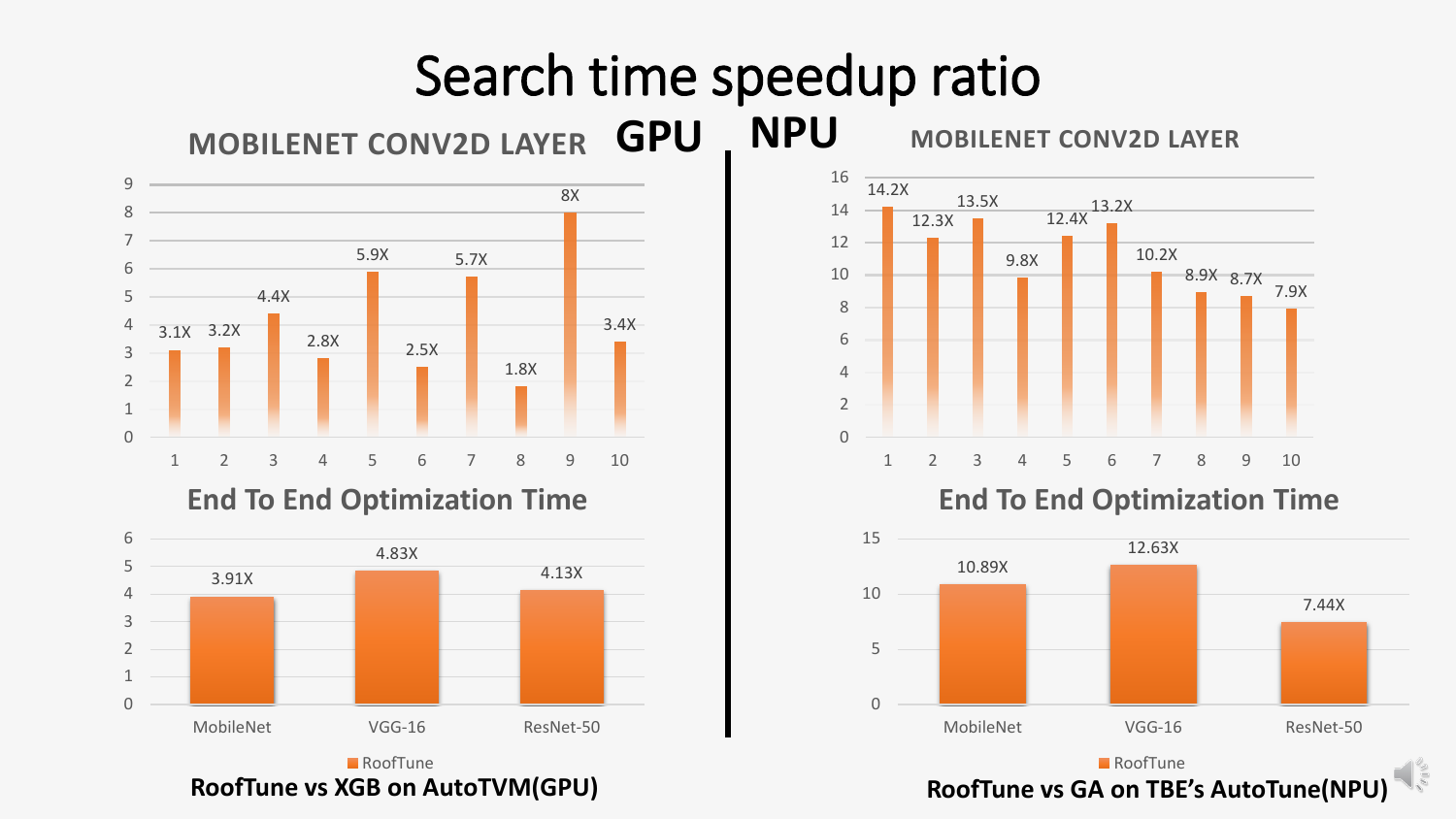#### Performance Evaluation



RoofTune







■ RoofTune **RoofTune vs XGB on AutoTVM(GPU) RoofTune vs GA on TBE's AutoTune(NPU)**